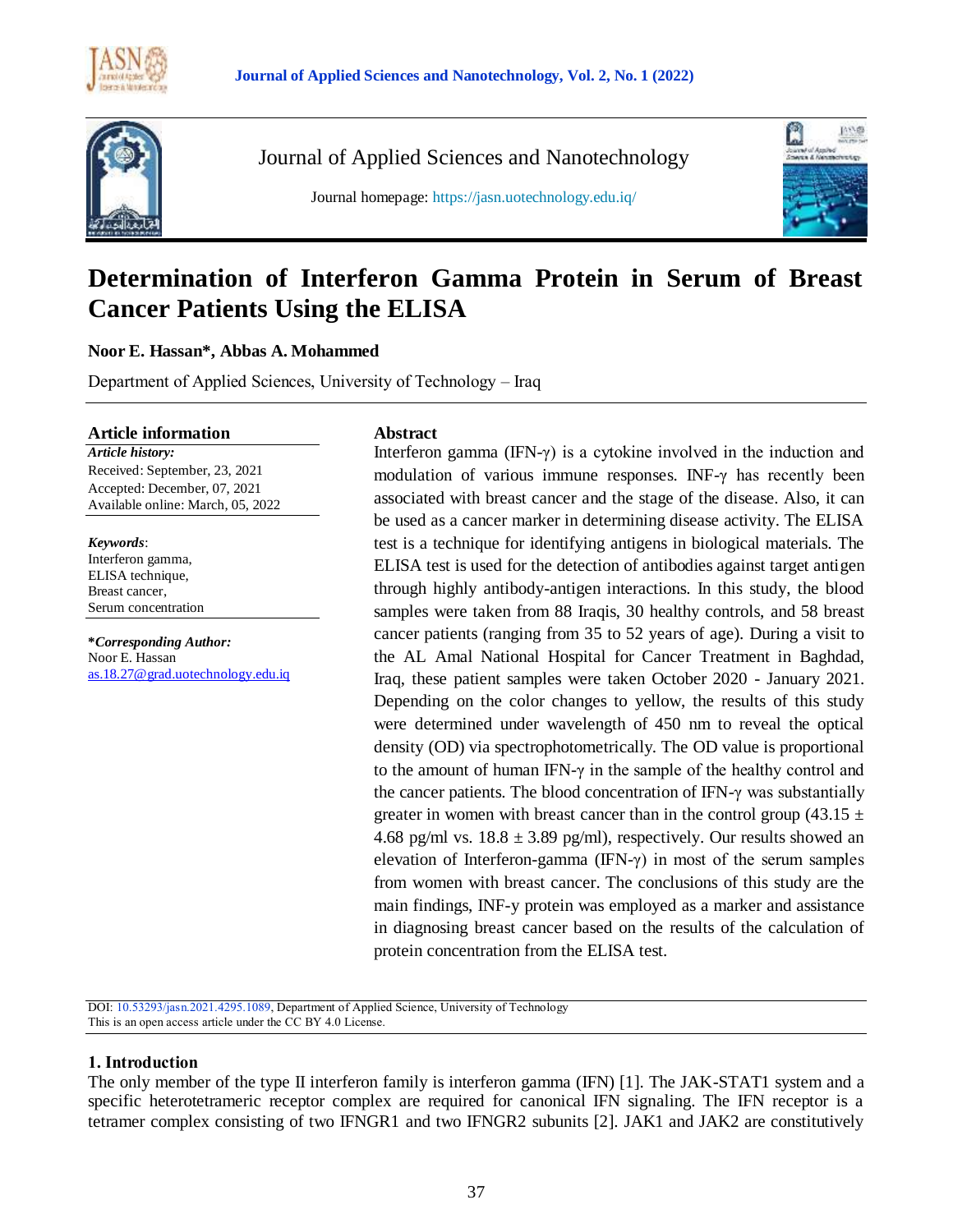associated with IFNGR1 and IFNGR2 in this complex. IFN is recognized by IFNGRs, which undergo a conformational change and activate and transphosphorylates JAK proteins [3].

STAT1 is phosphorylated by JAK1 and 2, resulting in the formation of a homodimer known as gamma-activated factor. It is enriched in the nucleus known as gamma-activated sites, or GAS, on the regulatory regions of target genes, modulating IFN target gene transcription in a cell type-dependent manner [4]. Interferon regulatory factor 1 (IRF1), a transcription factor that induces other IFN target genes, is one of the early IFN induced genes [4]. In addition to canonical IFN signaling, IFN upregulates non-canonical pathways for IFNGRs as well as some genes in a STAT1-independent manner [5].

In addition, IFN signaling can activate NF-B, which regulates gene expression [6, 7]. Breast cancer (BC) is a major public health issue around the world. More than 70% of breast cancer cases are estrogen receptor-positive (ER+), whereas "triple-negative BC" is highly metastatic and lacks ER, progesterone receptor (PR), and epidermal growth receptor (EGR) (HER2) [8, 9]. Numerous IFN-target genes, on the other hand, have been linked to chemotherapy resistance. IFN, in particular, has the ability to cause apoptosis and cell cycle arrest [10, 11]. IFN autocrine signaling has also been discovered in BC cells. Short stimulation intervals  $(0.5 - 2 h)$  activate some IFN-target genes in specific cell types [12, 13].

The ELISA test however, is a technique for identifying antigens in biological materials [14, 15]. Like other forms of immunoassays, an ELISA uses antibodies to detect a target antigen through highly precise antibodyantigen interactions [16, 17]. Cancer is one of the most pressing health issues of our day and the main cause of mortality among the population. Cancer poses a greater risk to me than it does to those with corona, which is dangerous in asthma cases [18]. Therefore, nanomaterials should not be exposed to cancer patients since they are harmful to their health [19, 20].

This study aims to use the ELISA technique to assess the concentration of INF-protein in the blood serum of breast cancer patients and healthy controls. The ELISA test is a method of detecting antigens in biological samples.

#### **2. Experimental Procedure**

**1.1. Sample Collection:** Blood samples were obtained from 88 Iraqi, 30 healthy control and 58 patients with breast cancer withage ranges (35-52) years. These patient samples were taken at the AL Amal National Hospital for Cancer Treatment in Baghdad, Iraq (October 2020 - January 2021). The blood sample was collected in a gel tube free of anticoagulant to separate the serum from measuring the concentration of IFN-γ protein using the ELISA technique. All serum samples were kept frozen at 4°C.

**1.2. IFN-y Protein Concentration Assay:** Is the gold standard immunoassays used for detecting and measuring the concentration of Human IFN-γ in human serum. The components of this kit are: Micro ELISA Plate, Reference Standard, Concentrated Biotinylated Detection Ab, Concentrated Horseradish Peroxidase Conjugate (HRP Conjugate), Reference Standard & Sample Diluent, Biotinylated Detection Ab Diluent, HRP Conjugate Diluent, Concentrated Wash Buffer, Substrate Reagent, Stop Solution and Plate Sealer.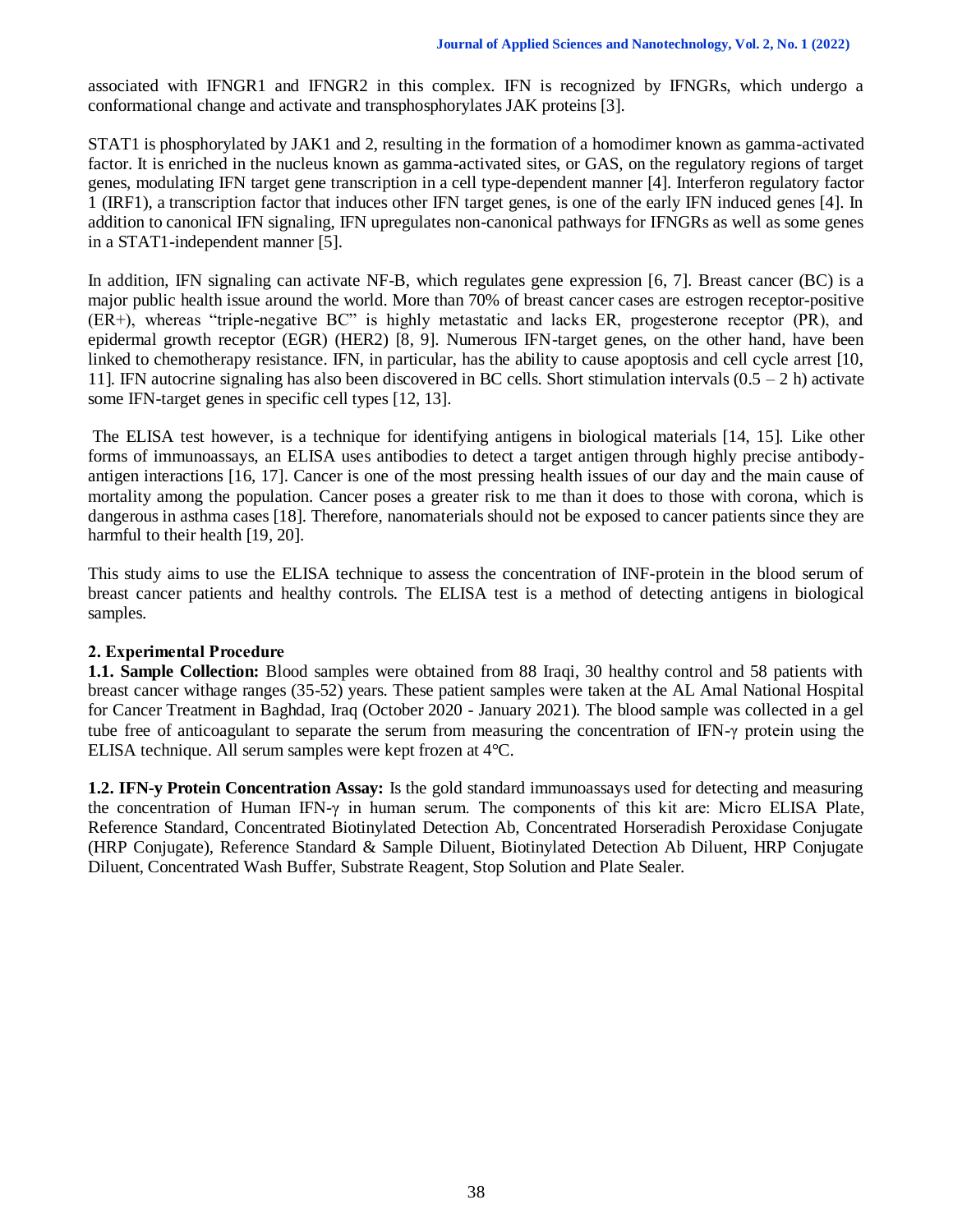**1.3. Calculated the Concentration of the IFN-γ:** the color changes to yellow was determined under the wavelength of 450 nm for revealing the optical density (OD) via spectrophotometer. The OD value is proportional to the amount of human IFN- $\gamma$  in the sample of healthy and patients. Finally, comparing the OD of all samples to the standard curve (Figure 1).



**Figure 1:** Standard curve for the concentration INF-y protein in serum.

**1.4. Procedure Technique:** All components were brought to room temperature. Then, the washing buffer was prepared for washing the plate after each step. Furthermore, the reference standard and diluent for samples were set before gently flipping and mixing it with a pipette. Then serial dilutions were made as 1000, 500, 250, 125, 62.5, 31.25, 15.63, 0 picogram /ml (Figure 2).



**Figure 2:** Dilutions of standard solutions.

Subsequently, the stock tube centrifuged and diluted the 100 concentrated biotinylated detection Ab with biotinylated recognition Ab diluent to 1 working solution. Afterward, concentrated Horseradish Peroxidase (HRP) conjugate diluent is used to dilute the 100 concentrated Horseradish Peroxidase (HRP) conjugate to 1work solution. Later, each solution concentration was put in duplicate, side by side, to one well each and the plate was sealed with an incubator at 37°C for 90 min. Consequently, solutions should be introduced to the bottom of the micro ELISA plate well, avoiding contacting the inner wall and creating bubbling. Then, each well was drained from liquid without cleaning it, then adding 100 of biotinylated detection Antibody solution that performs to each well right away. Also, the sealer for plates was used to seal the plate which gently combined all of the ingredients incubate at 37℃ for 1 hour. Furthermore, the solution was removed from each well by aspirating or decanting it., and then adding 350 l of wash buffer to every well. Aspirating or decanting the solutions from each well after 12 minutes of soak and wiping them off with clean absorbent paper. This washing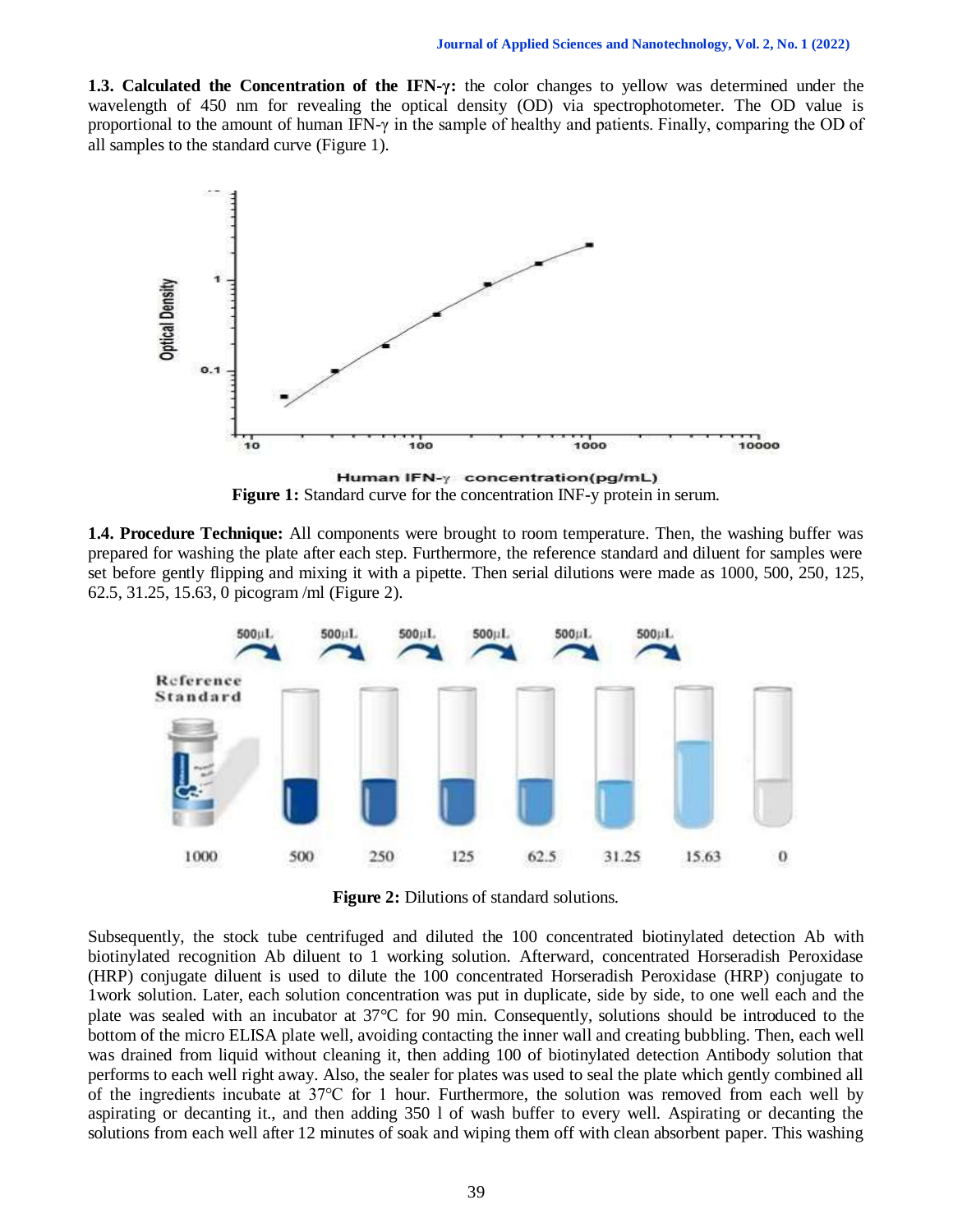procedure should be done three to four times. Additionally, 100 l of HRP Conjugate working solution was poured into each hole. The Plates Sealer was used to seal the plates, incubating them for thirty minutes at 37°C. Aspirating or decanting the solution out of each well. The processes continued 3–5 times for a total of five washes. Each was completed with 90 micro liters of Substrate Reagent. Then, a fresh coat of plate sealer was applied. It was incubated at 37°C for about 15 minutes. The amount of light in the room should have been sufficient to be kept away from the plate. Depending on the actual change in color, the time to react can be decreased or prolonged, but not further than 30 min. Each well was filled with 50 microliters of Stop Solution. The stop solution wasmixed in with the wash buffer in the same sequence. In conclusion, Eachwell's optical density (OD value) was estimated simultaneously utilizing a microplate reader set to 450 nm. ELISA plate composed from 96 wells as shown in (Figure 3)



**Figure 3: ELISA plate.**

### **3. Results and Discussion**

Breast cancer cells morphologically changed after 24 hours of IFN stimulation. As a result, it washypothesized that: 1) IFN may influence gene expression patterns in a longer-term manner than previously thought (brief exposure: 1–2 h). 2) In both cell types, most of these IFN-regulated genes might describe some of the reported morphological alterations [12]. This study identified that the serum IFN-γ concentration was measured for all breast cancer patients group and healthy control of the present study. The results demonstrated an elevation of Interferon-gamma (IFNγ) in the majority of the breast cancer patient's serum samples. The serum concentration of IFN-γ among women who have breast cancer was significantly higher than that in the control group (43.15  $\pm$ 4.68 pg/ml vs.  $18.8 \pm 3.89$  pg/ml, respectively) (Figure 4 and Table 1, 2, and 3), which was in agreement with another study [13].

In addition, Rohani Borj *et al.* showed that the concentration of IFN-γ in blood serums and adjacent tissues of the tumor in patients with malignant breast tumors was significantly higher than that in the benign breast tumor samples [14]. Furthermore, many studies showed the key role of interferon-γ (IFN-γ) in cellular immunity activation and, consequently, the antitumor immune response [15]. Based on its anti-proliferative functions, proapoptotic, and cytostatic, IFN-γ is considered potentially useful for adjuvant immunotherapy for different forms of cancer [13, 15].

| <b>IFNy</b><br><b>Concentration</b><br>pg/ml | Group          | No. of<br><b>Samples</b> | <b>Mean</b><br>$\pm$ Std.<br><b>Error</b> | <b>Std</b><br><b>Mean</b> | $\mathbf p$<br><b>Value</b> |
|----------------------------------------------|----------------|--------------------------|-------------------------------------------|---------------------------|-----------------------------|
|                                              | <b>B</b> reast | 58                       | 46.15                                     | 1.35                      |                             |
|                                              | cancer         |                          | ± 4.68                                    |                           | 0.046                       |
|                                              | <b>Healthy</b> | 30                       | $17.8 \pm$                                | 1.7                       |                             |
|                                              | (control)      |                          | 3.89                                      |                           |                             |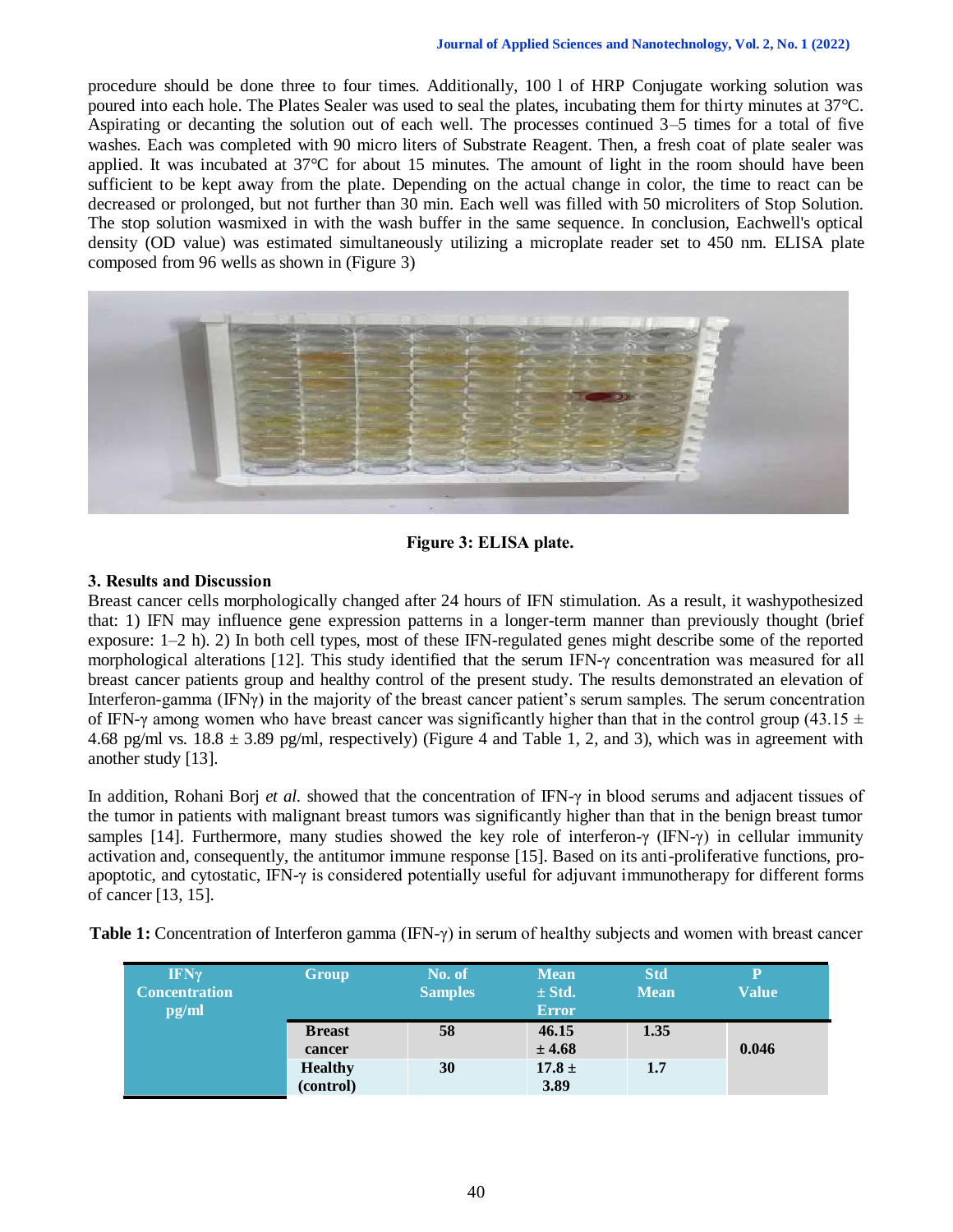| $\overline{\mathbf{N}}$<br>$\mathbf O$ | <b>Group</b> | <b>Description</b> | <b>Concentration pg/ml</b> |
|----------------------------------------|--------------|--------------------|----------------------------|
| $\mathbf{1}$                           | $\mathbf{A}$ | Healthy (control)  | 12                         |
| $\overline{2}$                         | $\mathbf{A}$ | Healthy (control)  | 16                         |
| $\overline{\mathbf{3}}$                | $\mathbf{A}$ | Healthy (control)  | 19                         |
| $\overline{\mathbf{4}}$                | $\mathbf{A}$ | Healthy (control)  | 17                         |
| $\overline{5}$                         | $\mathbf{A}$ | Healthy (control)  | 12                         |
| $\boldsymbol{6}$                       | $\mathbf{A}$ | Healthy (control)  | 18                         |
| $\overline{7}$                         | $\mathbf{A}$ | Healthy (control)  | 19                         |
| 8                                      | $\mathbf{A}$ | Healthy (control)  | 15                         |
| 9                                      | $\mathbf A$  | Healthy (control)  | 15.4                       |
| 10                                     | $\mathbf{A}$ | Healthy (control)  | 17                         |
| 11                                     | $\mathbf{A}$ | Healthy (control)  | 18.2                       |
| 12                                     | $\mathbf{A}$ | Healthy (control)  | 19.8                       |
| 13                                     | $\mathbf{A}$ | Healthy (control)  | 14.6                       |
| 14                                     | $\mathbf{A}$ | Healthy (control)  | 17.8                       |
| 15                                     | $\mathbf A$  | Healthy (control)  | 14.6                       |
| 16                                     | $\mathbf A$  | Healthy (control)  | 19.8                       |
| $17\,$                                 | $\mathbf A$  | Healthy (control)  | 12.6                       |
| 18                                     | $\mathbf A$  | Healthy (control)  | 11.9                       |
| 19                                     | $\mathbf{A}$ | Healthy (control)  | 15.8                       |
| 20                                     | $\mathbf A$  | Healthy (control)  | 13.1                       |
| 21                                     | $\mathbf{A}$ | Healthy (control)  | 15.8                       |

**Table 2:** The results of the Concentration of Interferon gamma (IFNγ) in serum of healthy subjects.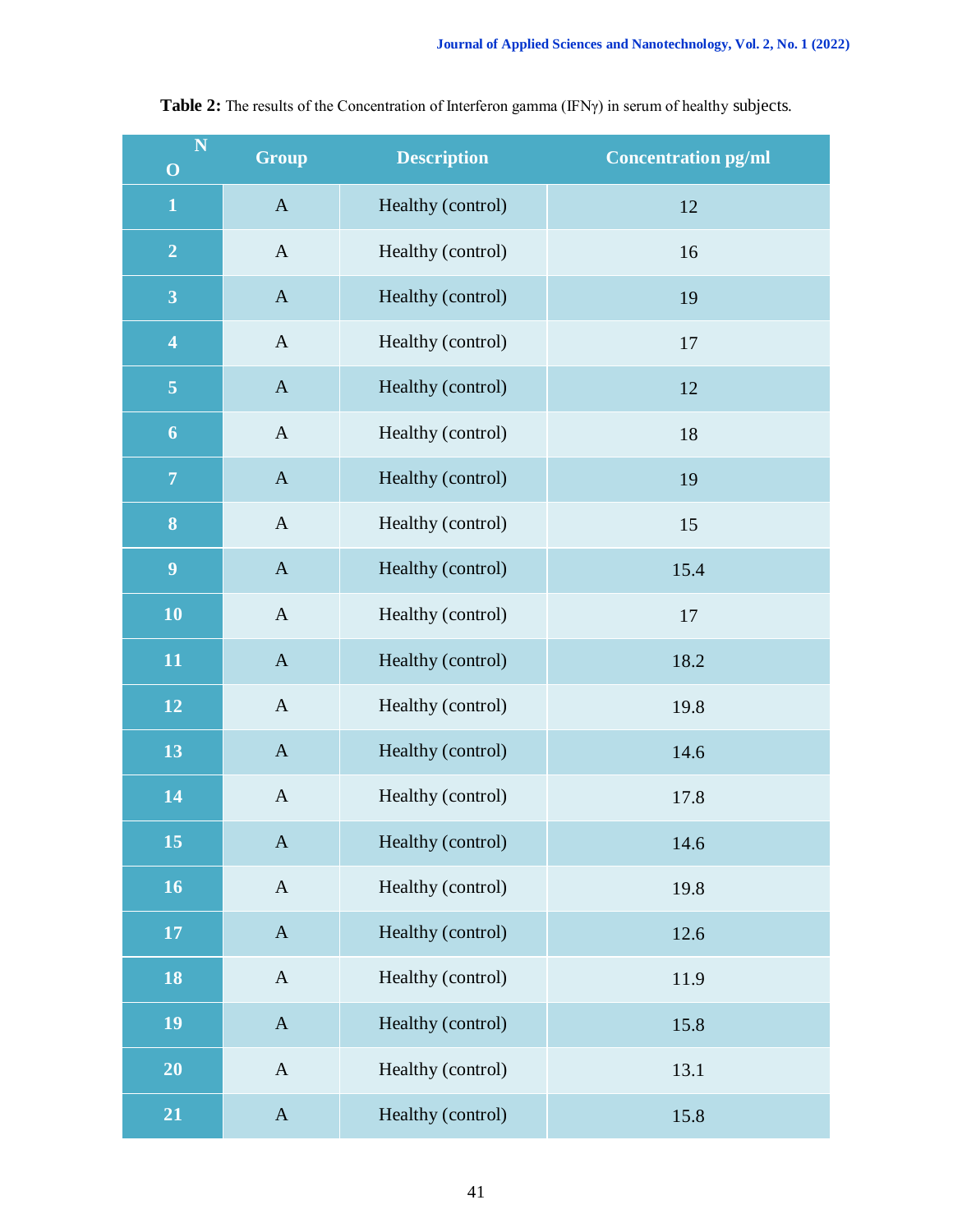| 22 | $\mathbf{A}$   | Healthy (control) | 11.4 |
|----|----------------|-------------------|------|
| 23 | $\overline{A}$ | Healthy (control) | 12.6 |
| 24 | $\mathbf{A}$   | Healthy (control) | 17.4 |
| 25 | $\mathbf{A}$   | Healthy (control) | 16.6 |
| 26 | $\mathbf{A}$   | Healthy (control) | 11.8 |
| 27 | $\mathbf{A}$   | Healthy (control) | 18.9 |
| 28 | $\overline{A}$ | Healthy (control) | 16.2 |
| 29 | $\mathbf{A}$   | Healthy (control) | 17   |
| 30 | $\mathbf{A}$   | Healthy (control) | 16.8 |

**Table3:** The results of the Concentration of Interferon gamma (IFNγ) in serum of cancer patients.

| 31 | $\mathbf B$  | <b>Breast cancer</b> | 53.4 |
|----|--------------|----------------------|------|
| 32 | $\mathbf{B}$ | Breast cancer        | 60.2 |
| 33 | $\mathbf{B}$ | Breast cancer        | 53.4 |
| 34 | $\mathbf{B}$ | Breast cancer        | 67.8 |
| 35 | $\mathbf B$  | <b>Breast cancer</b> | 57.9 |
| 36 | $\mathbf B$  | <b>Breast</b> cancer | 53.1 |
| 37 | $\mathbf{B}$ | Breast cancer        | 44.6 |
| 38 | $\, {\bf B}$ | Breast cancer        | 41.9 |
| 39 | $\mathbf B$  | Breast cancer        | 51.8 |
| 40 | $\mathbf{B}$ | <b>Breast cancer</b> | 57.2 |
| 41 | $\mathbf B$  | <b>Breast cancer</b> | 50.2 |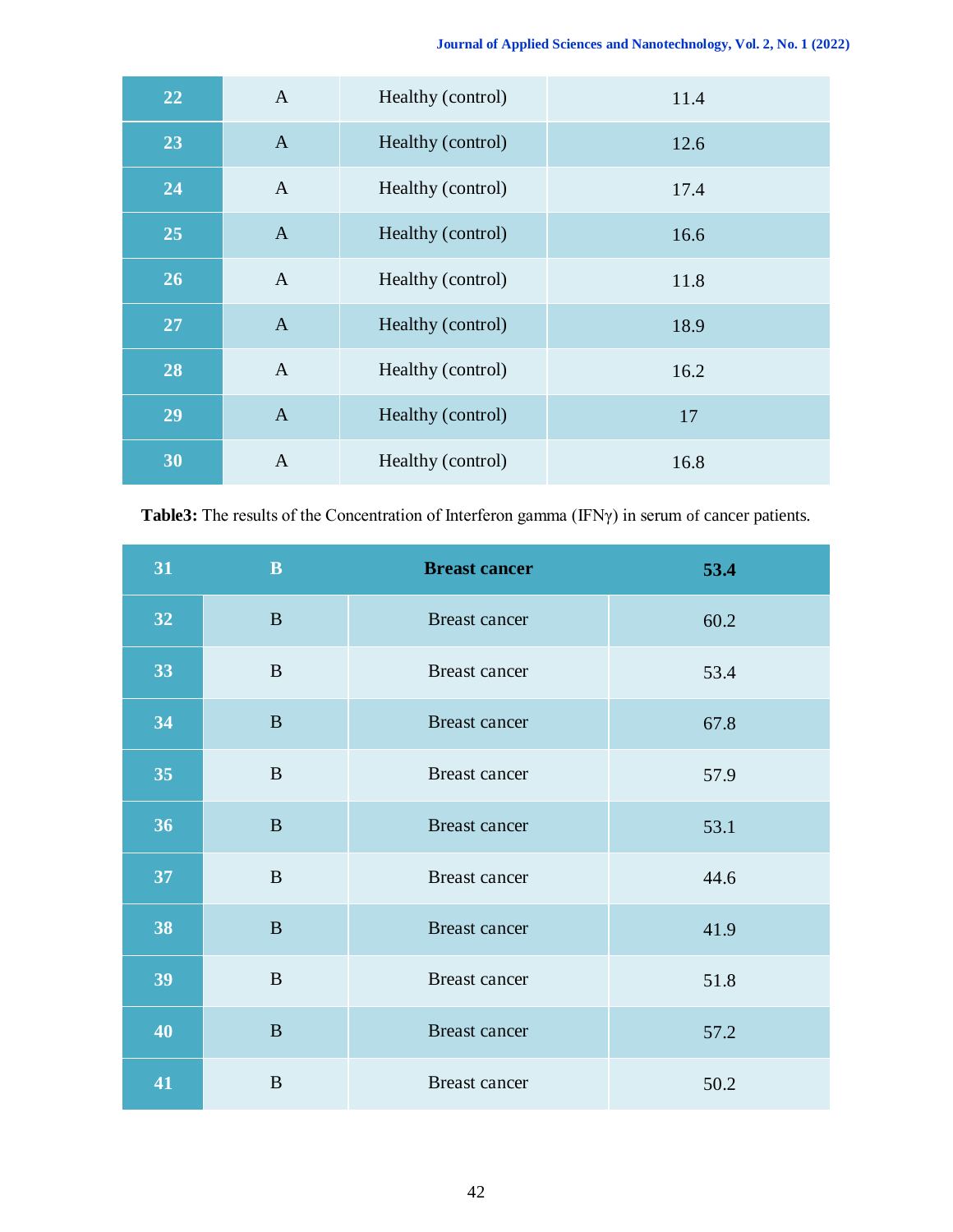| 42 | $\bf{B}$     | <b>Breast cancer</b> | 57.8 |
|----|--------------|----------------------|------|
| 43 | $\mathbf{B}$ | Breast cancer        | 45.8 |
| 44 | $\, {\bf B}$ | Breast cancer        | 43.4 |
| 45 | $\, {\bf B}$ | Breast cancer        | 63.4 |
| 46 | $\, {\bf B}$ | Breast cancer        | 42.2 |
| 47 | $\mathbf{B}$ | Breast cancer        | 53   |
| 48 | $\, {\bf B}$ | Breast cancer        | 61.4 |
| 49 | $\bf{B}$     | Breast cancer        | 53.4 |
| 50 | $\bf{B}$     | Breast cancer        | 55.8 |
| 51 | $\, {\bf B}$ | <b>Breast cancer</b> | 51.4 |
| 52 | $\, {\bf B}$ | Breast cancer        | 59.8 |
| 53 | $\, {\bf B}$ | Breast cancer        | 62.2 |
| 54 | $\mathbf B$  | <b>Breast cancer</b> | 67.4 |
| 55 | $\bf{B}$     | Breast cancer        | 50.2 |
| 56 | $\, {\bf B}$ | Breast cancer        | 52.6 |
| 57 | $\, {\bf B}$ | Breast cancer        | 59.4 |
| 58 | $\bf{B}$     | <b>Breast cancer</b> | 63.8 |
| 59 | $\bf{B}$     | Breast cancer        | 45.7 |
| 60 | $\bf{B}$     | <b>Breast cancer</b> | 49.8 |
| 61 | $\mathbf{B}$ | Breast cancer        | 55.8 |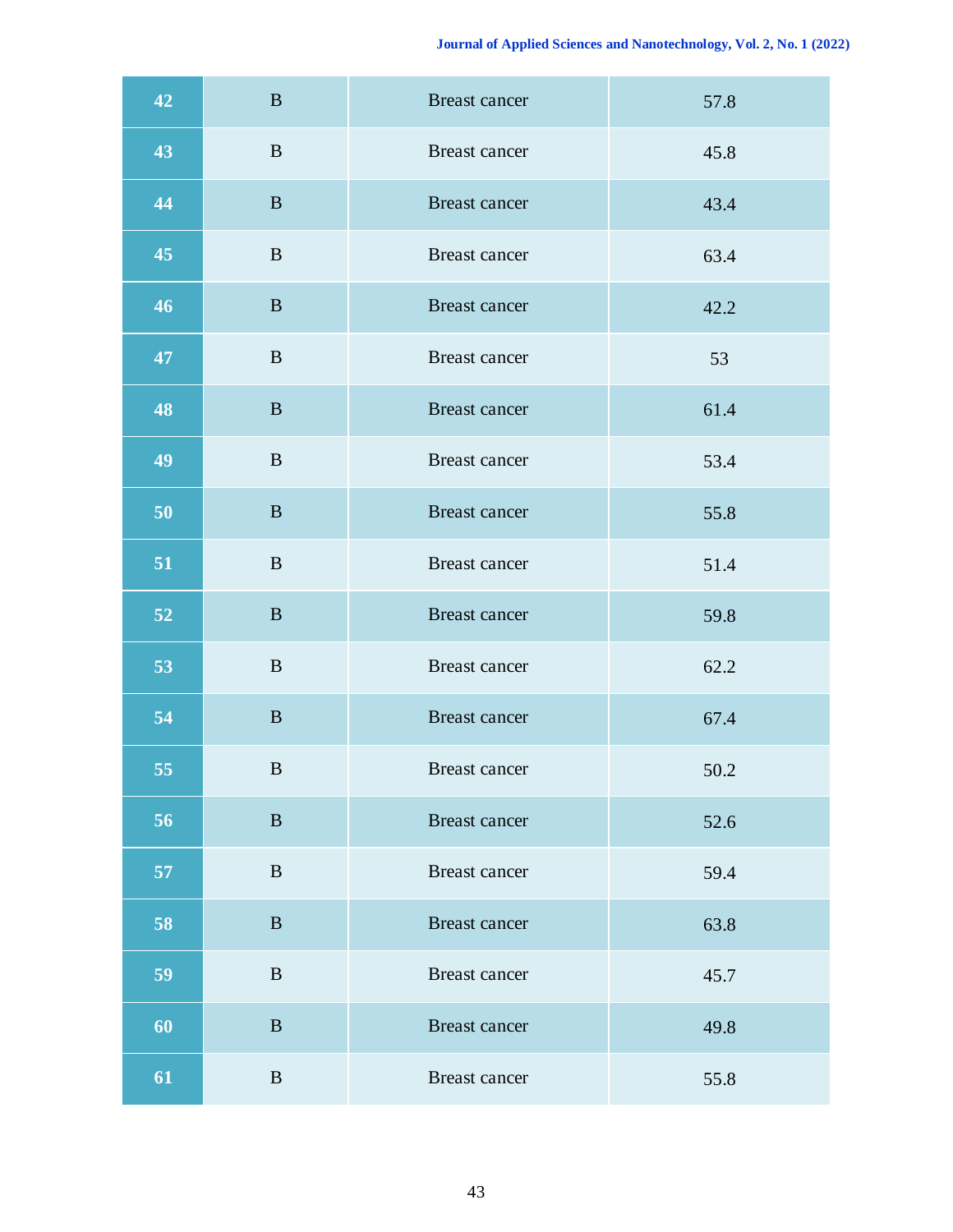| 62         | $\bf{B}$     | <b>Breast cancer</b> | 43.8 |
|------------|--------------|----------------------|------|
| 63         | $\mathbf{B}$ | Breast cancer        | 44.2 |
| 64         | $\, {\bf B}$ | Breast cancer        | 60.2 |
| 65         | $\, {\bf B}$ | Breast cancer        | 54.6 |
| 66         | $\mathbf{B}$ | Breast cancer        | 57   |
| 67         | $\mathbf{B}$ | Breast cancer        | 49.6 |
| 68         | $\, {\bf B}$ | Breast cancer        | 46.1 |
| 69         | $\, {\bf B}$ | <b>Breast cancer</b> | 50.6 |
| 70         | $\bf{B}$     | <b>Breast cancer</b> | 57.4 |
| ${\bf 71}$ | $\mathbf{B}$ | Breast cancer        | 60.6 |
| 72         | $\, {\bf B}$ | <b>Breast cancer</b> | 45.7 |
| 73         | $\, {\bf B}$ | Breast cancer        | 61.8 |
| 74         | $\mathbf B$  | <b>Breast cancer</b> | 63.4 |
| $75\,$     | $\bf{B}$     | Breast cancer        | 56.6 |
| 76         | $\mathbf B$  | Breast cancer        | 58.2 |
| 77         | $\mathbf{B}$ | Breast cancer        | 49   |
| 78         | $\bf{B}$     | <b>Breast cancer</b> | 61.4 |
| 79         | $\bf{B}$     | Breast cancer        | 52.6 |
| 80         | $\bf{B}$     | <b>Breast cancer</b> | 55.4 |
| 81         | $\mathbf{B}$ | <b>Breast cancer</b> | 48.6 |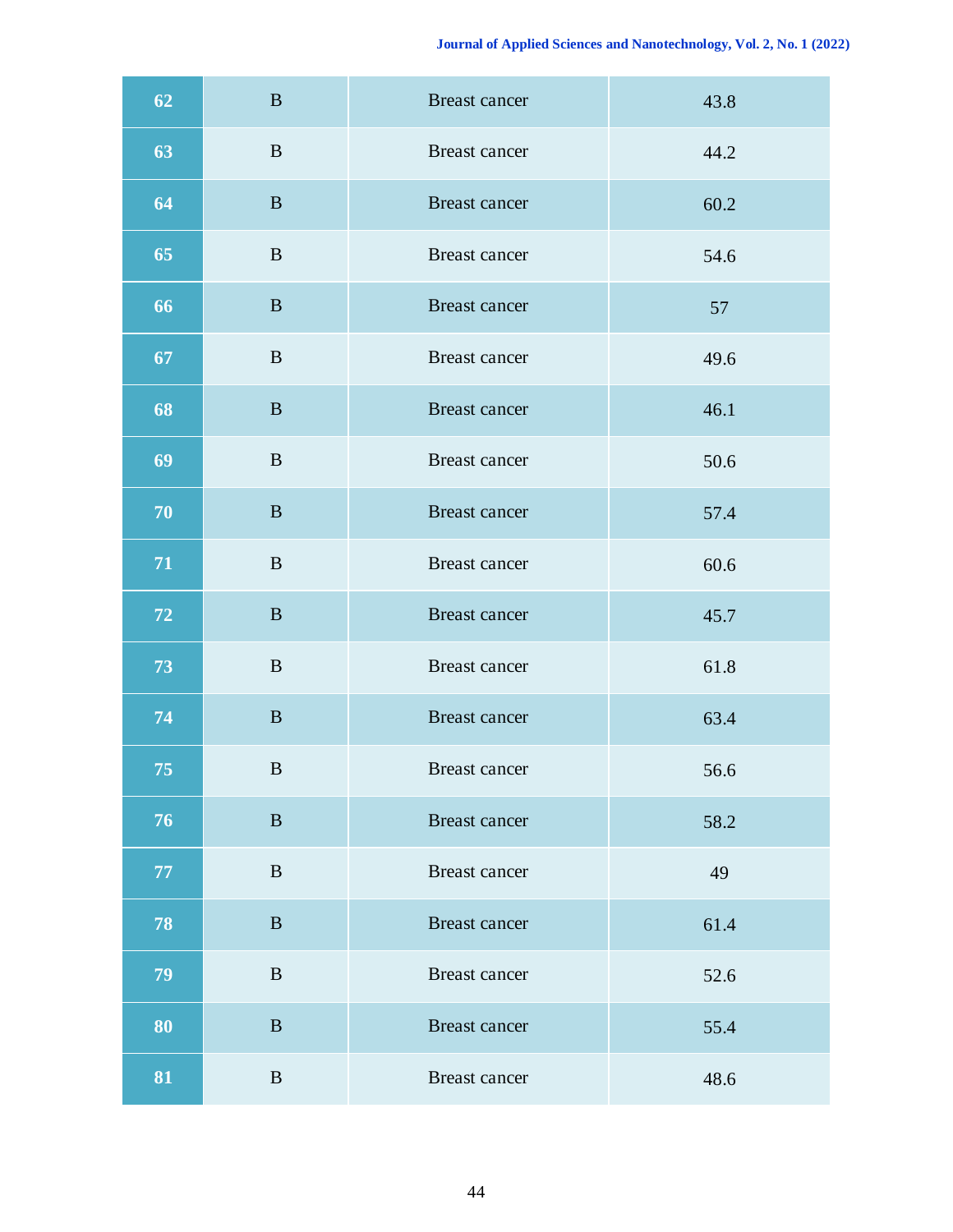| 82 | $\mathbf{B}$ | <b>Breast cancer</b> | 49.4 |
|----|--------------|----------------------|------|
| 83 | B            | <b>Breast cancer</b> | 45.8 |
| 84 | B            | <b>Breast cancer</b> | 54.6 |
| 85 | B            | <b>Breast cancer</b> | 51.8 |
| 86 | B            | <b>Breast cancer</b> | 63.4 |
| 87 | $\mathbf{B}$ | <b>Breast cancer</b> | 56.6 |
| 88 | B            | <b>Breast cancer</b> | 48.6 |



**Figure 4:** Level of Interferon gamma (IFN-γ) in serum of healthy subjects and women with cancer**.**

Nonetheless, several investigations found that IFNGR1 expression was lower in mammary cancers. In addition, secreted substances from the same cancer cells, stroma, and immune cells enriched the microenvironment of these tumors [16]. Because T lymphocytes and natural killer cells secrete IFN, persistent interferon signaling may have a deleterious impact on IFNGR1 expression in BC cells [17].

In addition, the expression of certain IFN-downregulated genes found in our investigation was higher in breast tumor samples than in normal mammary tissue. According to the findings, the IFN/ IFNGR1 signaling pathways are disrupted in BC patients' breast tumors, resulting in the de-repression of certain target genes such as HTR7, KIF20B, PSMD8, AURKA, BIRC3, and RALA. AURKA, a kinase-encoding gene, is linked to BC progression in terms of incidence, and its inhibitors are being studied as potential therapeutics for the disease [16]. The downregulation of AURKA by IFN shows that the interferon's anti-tumor actions may be mediated through transcriptional suppression of BC-related genes. IFNGR1 expression was reduced in stage 4 advanced mammary tumors. As a result, IFN signaling may decline, altering the regulation of its target genes and jeopardizing its anti-tumor efficacy [17].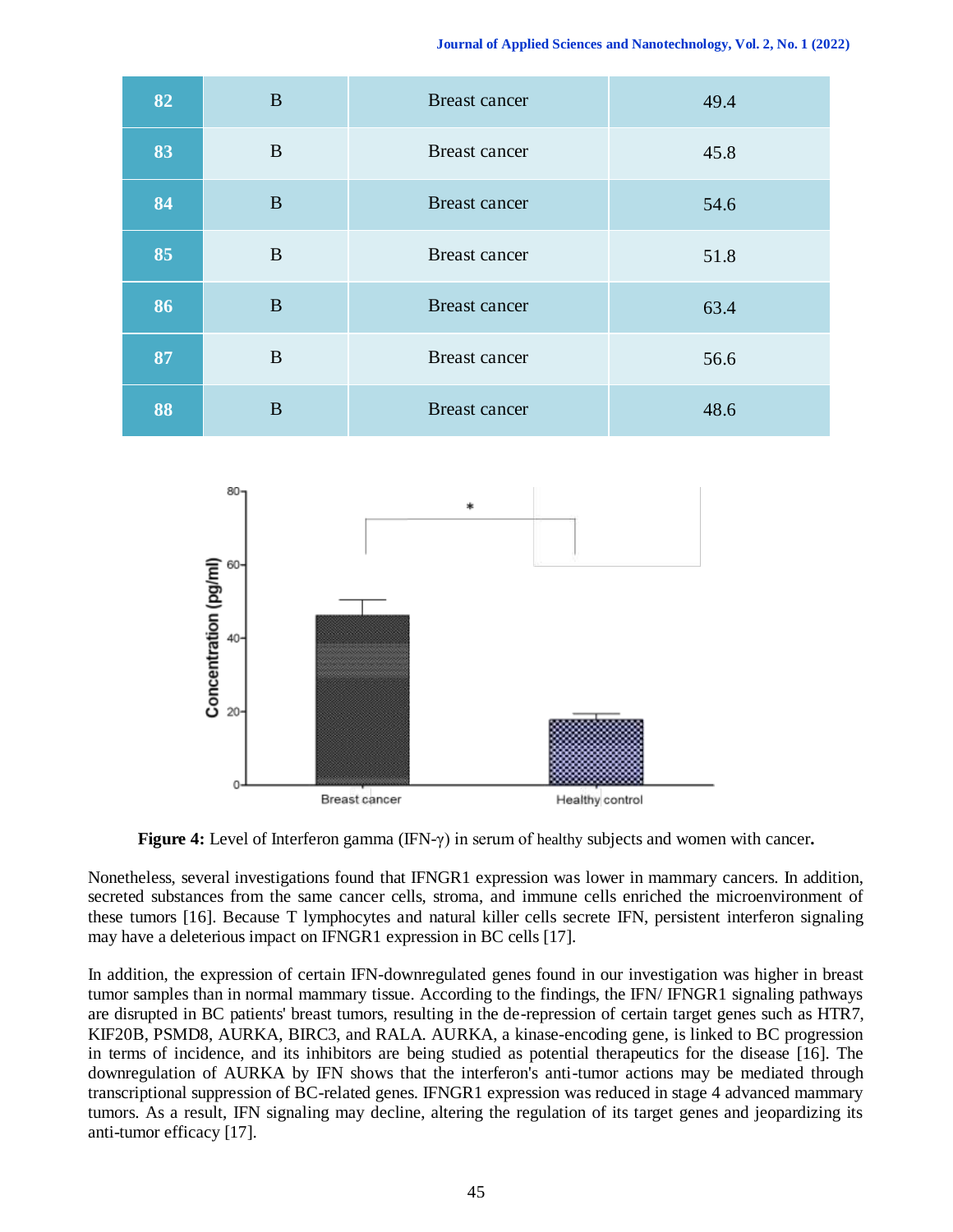Nonetheless, the mechanisms underpinning IFN-mediated repression regulation remain to be explained further. Furthermore, it focused on common IFN-regulated genes in BC cells, and it is critical to identify the BC cell type. Finally, it is also worth noting that IFN's overall gene regulation may play a role in the ultimate cellular behavior in BC. Some researchers have discovered a unique immune control route for HER2-expressing malignancies. We show that the ubiquitin-proteasomal pathway is important for maintaining HER2 expression in HER2pos and luminal BCs and that reduced expression is linked to poor survival. While HER2-targeted medications have improved survival in HER2positive BC patients, those with locally progressed or metastatic disease frequently become refractory or resistant to these treatments found that a Th1 immune response, mediated predominantly by IFN-g, can improve the effectiveness of all HER2-targeted drugs evaluated in both susceptible and resistant BC cells [21]. In addition, the study established a critical relationship between Th1 immunity and HER2-mediated responses, presenting a fresh potential to add to the arsenal of HER2pos cancer treatments [21]. Enhanced infiltrating lymphocytes have previously been linked to increased PCR chances and long-term survival in HER2positive BC [22].

This research identifies a method through which IFN-y increases the activity of the ubiquitin-proteasomal pathway, causing HER2 to be broken down from the cell surface, resulting in apoptosis and tumor senescence [23]. IFN-g, when used in conjunction with HER2-targeted treatments, can help enhance tumor growth inhibition and proliferation arrest. However, chemotherapy used in combination with HER2-directed medicines has many side effects. In addition, when used in conjunction with HER2-directed therapy, low doses of IFN-g or vaccines stimulating the anti-HER2 CD4 Th1 response have been shown to significantly affect HER2 tumor growth [24, 25]. When paired with IFN-g, even those resistant to antibody conjugates like T-DM1 improve, implying that combining Th1 immune therapies can effectively reduce the concentration and improve the effectiveness of all HER2-directed therapies.

Compared to cells that were susceptible to HER2-targeted drugs, cells resistant to HER2-targeted therapies were more sensitive to the growth arrest and senescence induction mediated by IFN-g [21, 24]. In patients who grow resistant to HER2-directed therapeutic regimens, boosting anti-HER2 CD4 Th1 responses may be very effective [26]. As a result, Th1 immunity via IFN-g may offer an alternate immunological approach to treating HER2 resistance, with IFN-g and HER2-directed therapy possibly benefiting even sensitive tumors [22, 24]. HER2 cancers have not been particularly responsive to checkpoint therapy, but because IFN-g promotes antigen presentation and PD1 expression on T cells, it is possible that HER2 BC will be as well. There is no apparent mechanism for how trastuzumab and pertuzumab increase PCR and survival in HER2 BC [27]. Pertuzumab is thought to interfere with HER2-HER3 dimerization, resulting in reduced proliferation [20,22, 28].

#### **4. Conclusions**

The primary outcomes of this study are as follows: firstly, based on the obtained results of the protein concentration estimation from the ELISA test, INF-y protein was used as a marker and assistant in diagnosing breast cancer.

## **Acknowledgement**

The authors thank the Department of Applied Science, University of Technology-Iraq.

## **Conflict of Interest**

The authors declare that they have no conflict of interest.

#### **References**

- [1] M. Ivanchenko, G. Thorlacius, M. Hedlund, V. Ottosson, L. Meneghel, S. Björkander, A. Ossoinak, J. Tingström, K. Bremme, E. Sverremark, and K. Gemzell, "Natural killer cells and type II interferon in Ro/SSA and La/SSB autoantibody-exposed newborns at risk of congenital heart block," *Annals of the Rheumatic Diseases*, vol. 80, no. 2, pp. 194-202, 2021.
- [2] Q. Xu, D. Deng, H. Guo, H. Yuan, W. Zhang, B. Wang, Y. Lu, D. Chen, and S. Zhang, "Comprehensive comparison of thirteen kinds of cytokine receptors from the endangered fish Chinese sturgeon (Acipenser sinensis)," *Developmental & Comparative Immunology*, vol. 123, pp. 104-132, 2021.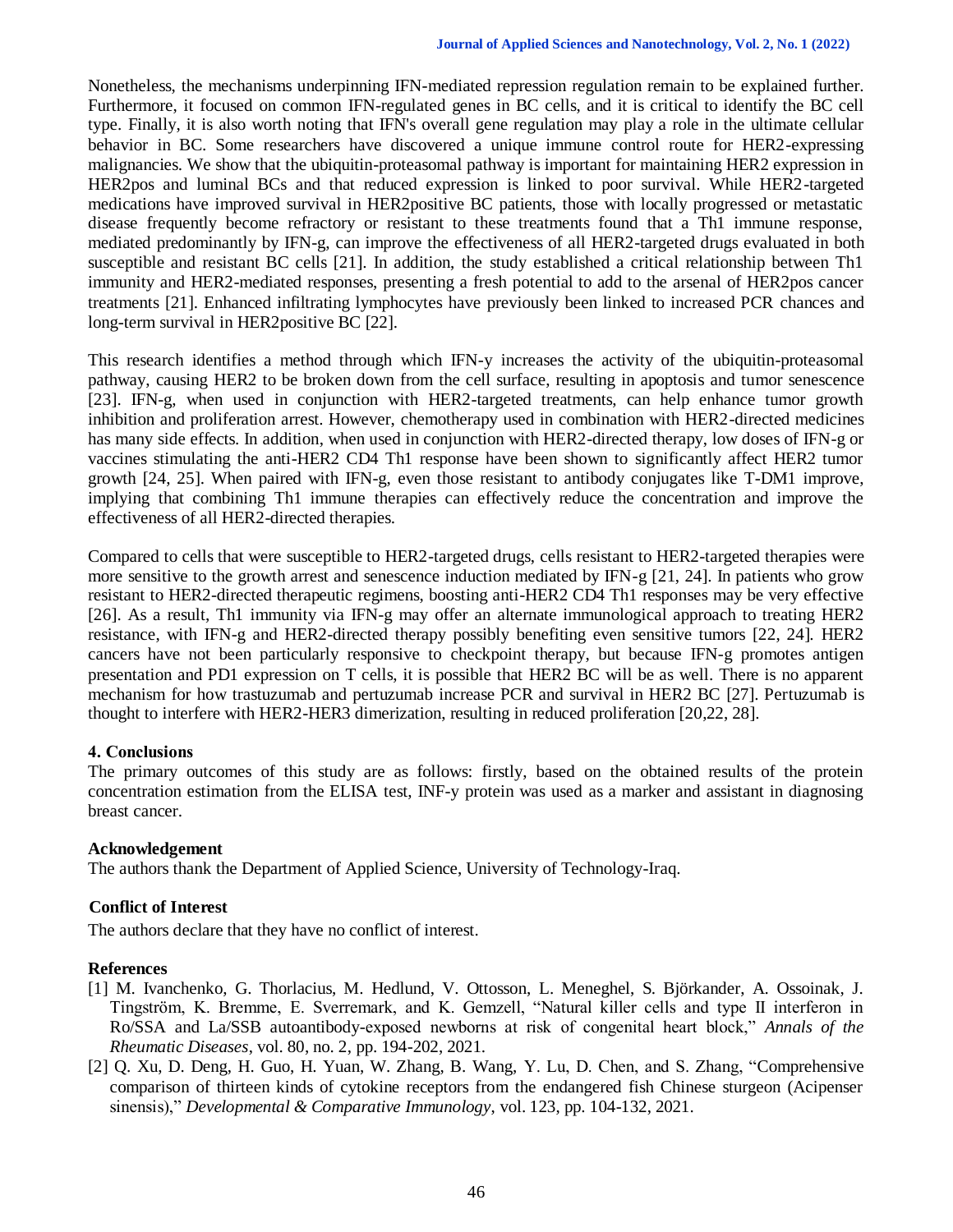- [3] E. Huarte, M. Peel, A. Juvekar, P. Dubé, S. Sarah, L. Stephens, B. Stewart, B. Long, P. Czerniak, J. Oliver, and P. Smith, "Ruxolitinib, a JAK1/JAK2 selective inhibitor, ameliorates acute and chronic steroid-refractory GvHD mouse models," *Immunotherapy*, vol. 13, no. 12, pp. 977-987, 2021.
- [4] C. Tecalco, M. Macías, J. Ramírez, and B. Méndez, "Identification of genes modulated by interferon gamma in breast cancer cells," *Biochemistry and Biophysics Reports*, vol. 27, pp.101-153, 2021.
- [5] F. Fei, P. Siegal, and S. Wei, "Characterization of estrogen receptor-low-positive breast cancer," *Breast Cancer Research and Treatment*188(1):225-235, 2021.
- [6] K. Yamagata, E. Uzu, Y. Yoshigai, C. Kato, and M. Tagami, "Oleic acid and oleoylethanolamide decrease interferon-γ-induced expression of PD-L1 and induce apoptosis in human lung carcinoma cells" *European Journal of Pharmacology*, vol. 903, pp. 174116, 2021.
- [7] Ali M. Sameen, Majid S. Jabir, and Mohammed Q. Al-Ani,"Therapeutic combination of gold nanoparticles and LPS as cytotoxic and apoptosis inducer in breast cancer cells," AIP Conference Proceedings 2213, 020215 (2020) https://doi.org/10.1063/5.0000161.
- [8] Majid S. Jabir, Aya A. Hussien, Ghassan M. Sulaiman, Nahi Y. Yaseen, Yaser H. Dewir, Mona S. Alwahibi, Dina A. Soliman & Humaira Rizwana (2021) Green synthesis of silver nanoparticles from Eriobotrya japonica extract: a promising approach against cancer cells proliferation, inflammation, allergic disorders and phagocytosis induction, *Artificial Cells, Nanomedicine, and Biotechnology*, vol. 49, 2021, DOI: 10.1080/21691401.2020.1867152.
- [9] Al-Ziaydi AG, Al-Shammari AM, Hamzah MI, Kadhim HS, Jabir MS. Newcastle disease virus suppress glycolysis pathway and induce breast cancer cells death. Virusdisease. 2020 Sep;31(3):341-348. doi: 10.1007/s13337-020-00612-z. Epub 2020 Jun 27. PMID: 32904847; PMCID: PMC7458979.31(3):341-348
- [10] L. Vučković, A. Klisic, J. Raonić, and J. Vučinić, "Comparative study of immunohistochemical determination of breast cancer molecular subtypes on core biopsy and surgical specimens," *European Review for Medical and Pharmacological Sciences*, vol. 25, pp. 3990-6, 2021.
- [11] R. Mardis, "A decade's perspective on DNA sequencing technology," *Nature*, vol. 470 (7333), pp. 198- 203, 2011.
- [12] R. Mardis, "DNA sequencing technologies: 2006–2016," *Nature protocols*, vol. 12(2), pp. 213-8, 2017.
- [13] A. Bagale, "Influence of Gamma-Secretase Inhibitor On Cytokine-Induced Apoptosis in Breast Cancer Cell Lines" (Doctoral dissertation, Kent State University), 2020...
- [14] M. Rohani Borj, AR. Andalib, A. Mohammadi, SM. Hoseiniharouni, H. Pourghadamyari, H. Azizi, T. Golmahammadi, K. Moghaddas Ghahfarokhy, "Evaluation of IL- 4, IL-17, and IFN-γ Levels in Patients with Breast Cancer", *Int. J. Basic Sci. Med.*, vol. 2, no. 1, pp. 20-24, 2017.
- [15] Q. Duan, H. Zhang, J. Zheng, and L. Zhang, "Turning cold into hot: firing up the tumor microenvironment," *Trends in Cancer*, vol. 6, no. 7, pp. 605-618, 2020.
- [16] J. Klarquist, R. Cantrell, A. Lehn, K. Lampe, M. Hennies, k. Hoebe, and M. Janssen, "Type I IFN Drives Experimental Systemic Lupus Erythematosus by Distinct Mechanisms in CD4 T Cells and B Cells," *ImmunoHorizons*, vol. 4, no. 3, pp. 140-52, 2020.
- [17] M. García, and M. Redondo, "Protein kinase targets in breast cancer," *International journal of molecular sciences*, vol. 18, no. 12, pp. 25-43, 2017.
- [18] Basima Q. H. Primer and Probe Designing to Detect SNP rs 4073 in Interleukin-8 Gene in Iraqi Patients with Bronchial Asthma. Journal of Applied Sciences and Nanotechnology, 2021; 1(3): 51-57.
- [19] N. Hussein, and M. Khadum, "Evaluation of the Biosynthesized Silver Nanoparticles Effects on Biofilm Formation," *Journal of Applied Sciences and Nanotechnology*, vol. 1, no. 1, pp. 23-31, 2021.
- [20] A. Taha, "Perspectives of Photonics Technology to Diagnosis COVID–19 Viruses: A Short Review," *J. Appl. Sci. Nanotechnol*., vol. 1, pp.1-6, 2021.
- [21] T. Triulzi, L. Forte, V. Regondi, M. Di, C. Ghirelli, L. Carcangiu, L. Sfondrini, A. Balsari, and E. Tagliabue, "HER2 signaling regulates the tumor immune microenvironment and trastuzumab efficacy," *Oncoimmunology*, vol. 8, 1, pp. 1512942, 2019.
- [22] J. Eustace, F. Madden, J. Fay, M. Collins, W. Kay, M. Sheehan, S. Furney, B. Moran, A. Fagan, G. Morris, and A. Teiserskiene, "The role of infiltrating lymphocytes in the neo-adjuvant treatment of women with HER2-positive breast cancer," *Breast Cancer Research and Treatment*, vol. 187, no. 3, pp. 635-45, 2021.